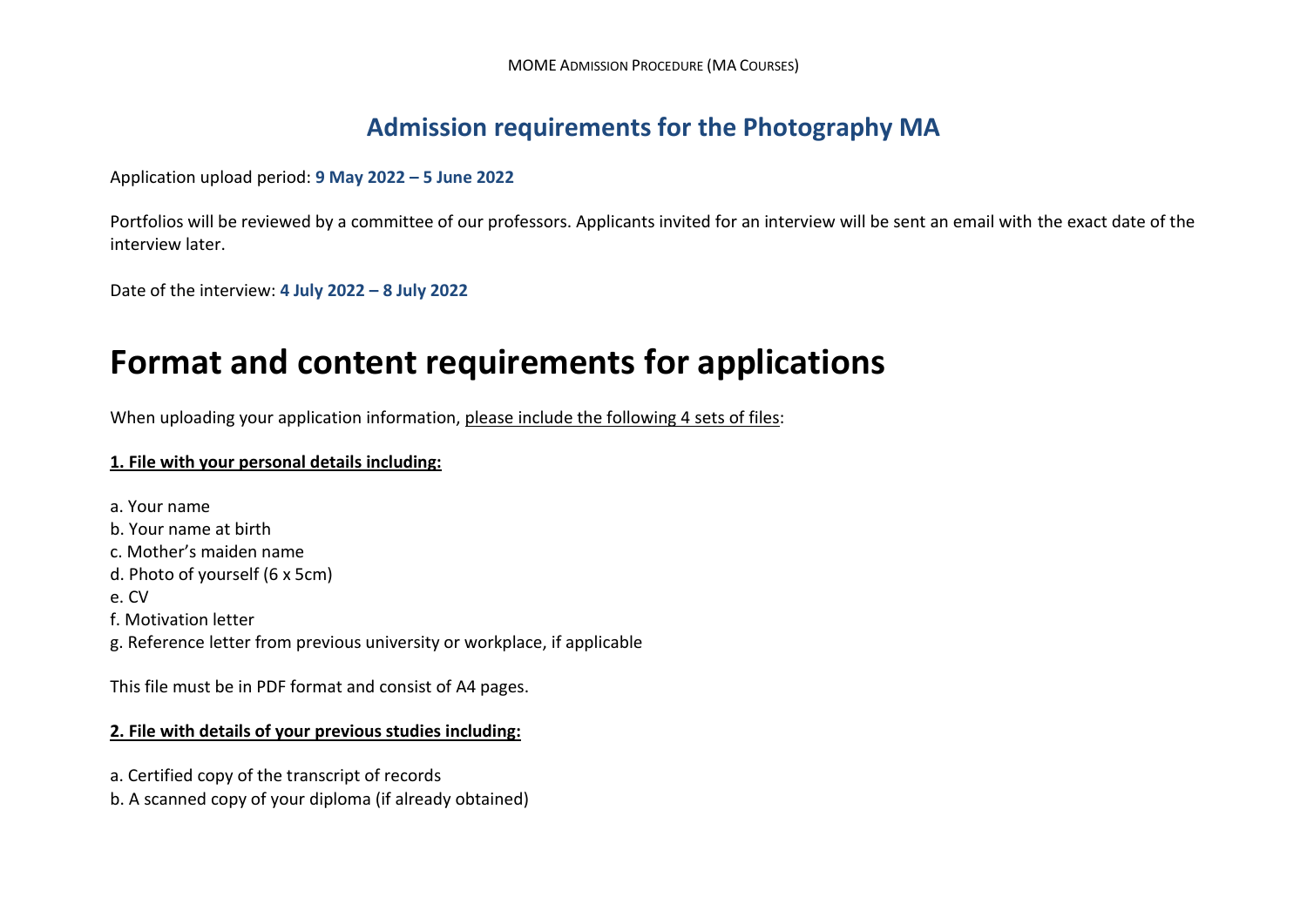This file must be in PDF format and consist of scanned A4 pages with a resolution of 300 dpi.

## **3. Proof of the payment file including:**

a. A scanned copy of the proof of payment of the application fee

This file must be in PDF format and consist of A4 pages with a resolution of 300 dpi.

### **4. Portfolio file set**

### a. Portfolio

The portfolio must be in PDF format, consisting of any number of landscape A4 pages, with a maximum size of 20 MB. Naming convention: applicant\_name.pdf

## b. Self-portrait video

This one-minute introductory video must be in MP4 file format, and cannot be longer than 60 seconds (approx. 60MB)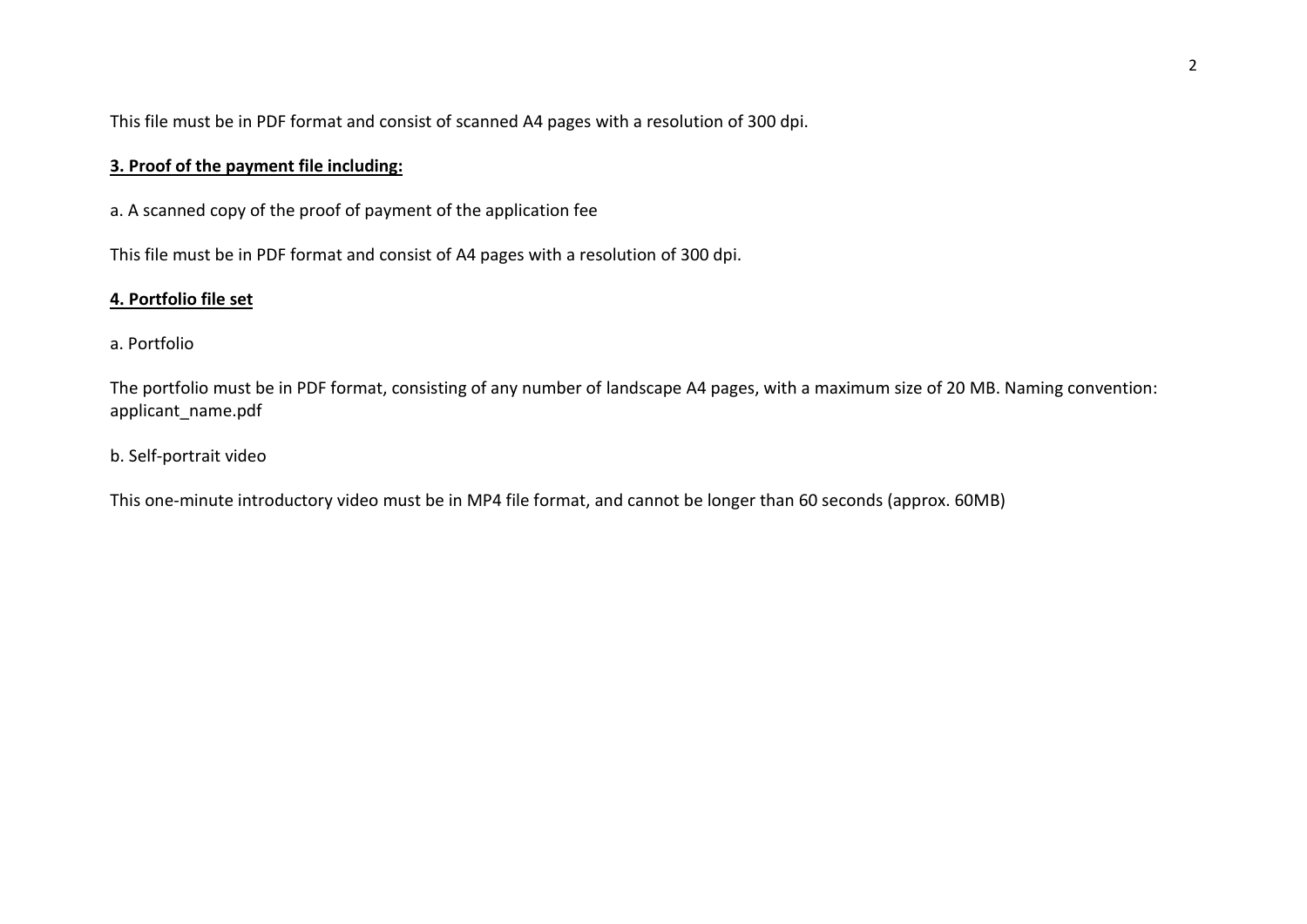# **Requirements and evaluation criteria**

| Parts of the entrance<br>examination | <b>Your task</b>                                                                                                       | <b>Evaluation</b>                                                       | Description and interpretation of the task                                                                                                                                                                                                                                                                                                                                                                                                                                                                                                                                                                                                                                    | <b>Notes</b>                                                                |
|--------------------------------------|------------------------------------------------------------------------------------------------------------------------|-------------------------------------------------------------------------|-------------------------------------------------------------------------------------------------------------------------------------------------------------------------------------------------------------------------------------------------------------------------------------------------------------------------------------------------------------------------------------------------------------------------------------------------------------------------------------------------------------------------------------------------------------------------------------------------------------------------------------------------------------------------------|-----------------------------------------------------------------------------|
| <b>Portfolio</b>                     | Compile and<br>submit an<br>introductory<br>portfolio<br>containing a<br>project plan, a CV,<br>and assorted<br>images | pre-uploaded<br>online: Yes/No<br>at the interview:<br>in physical form | A portfolio is the professional introductory material compiled by<br>you, which provides an overview of your photographic, video,<br>creative or other works to date. Please compile the topics you want<br>to present in a well-structured manner, with the titles of the works<br>and the date of their creation. Add a description of your creator<br>concept to the works and, in the case of exhibition documentation,<br>the venue and date of the exhibition. The online portfolio may also<br>include external links related to submitted entries to help the<br>examination committee form an impression of your work.                                               | For content and format<br>requirements for the portfolio,<br>see<br>Annex 1 |
| Self-portrait video                  | Create and submit<br>a one-minute<br>introductory video                                                                | pre-uploaded<br>online: Yes/No                                          | The aim of the task is to give you the opportunity to summarise<br>what you consider important about yourself, and to express your<br>style and personality. It is recommended that you capture one or<br>two important elements from your biography and professional<br>accomplishments and present them using your own audiovisual<br>tools.<br>A self-portrait can be a selfie video, a 'talking head', a slideshow, a<br>showreel, a 'behind the scenes' (werk) film, etc. You have a free<br>hand in terms of its content, pacing and storyline, and visual<br>elements; however, it cannot be longer than 60 seconds and must<br>be in MP4 file format (approx. 60 MB). |                                                                             |
| <b>Practical examination</b>         | Sit for an interview<br>(approx. 15<br>minutes)                                                                        | Maximum score:<br>99 points                                             | During the admission interview, you will have the opportunity to<br>present your portfolio and the project plan submitted. The purpose<br>of the interview is to get to know your creative ideas and to assess<br>your professional preparedness, but the discussion may also<br>include an examination of your vision, as well as general education<br>and knowledge.                                                                                                                                                                                                                                                                                                        | For the evaluation criteria, see<br>Annex 2.                                |

### **General notes:**

1. The date and method of portfolio submission will be announced by 1 February 2022, and posted at <https://mome.hu/en/degree-studies>.

2. Interview dates: 4 to 8 July 2022. The exact date and venue will be posted at <https://mome.hu/en/degree-studies>.

3. Upon prior notice to you, the interview panel may, if deems it justified, forgo the personal interview and conduct an online interview instead.

4. Once the admission decision has been made, you will be notified in writing of your admission outcome at the end of the admission procedure.